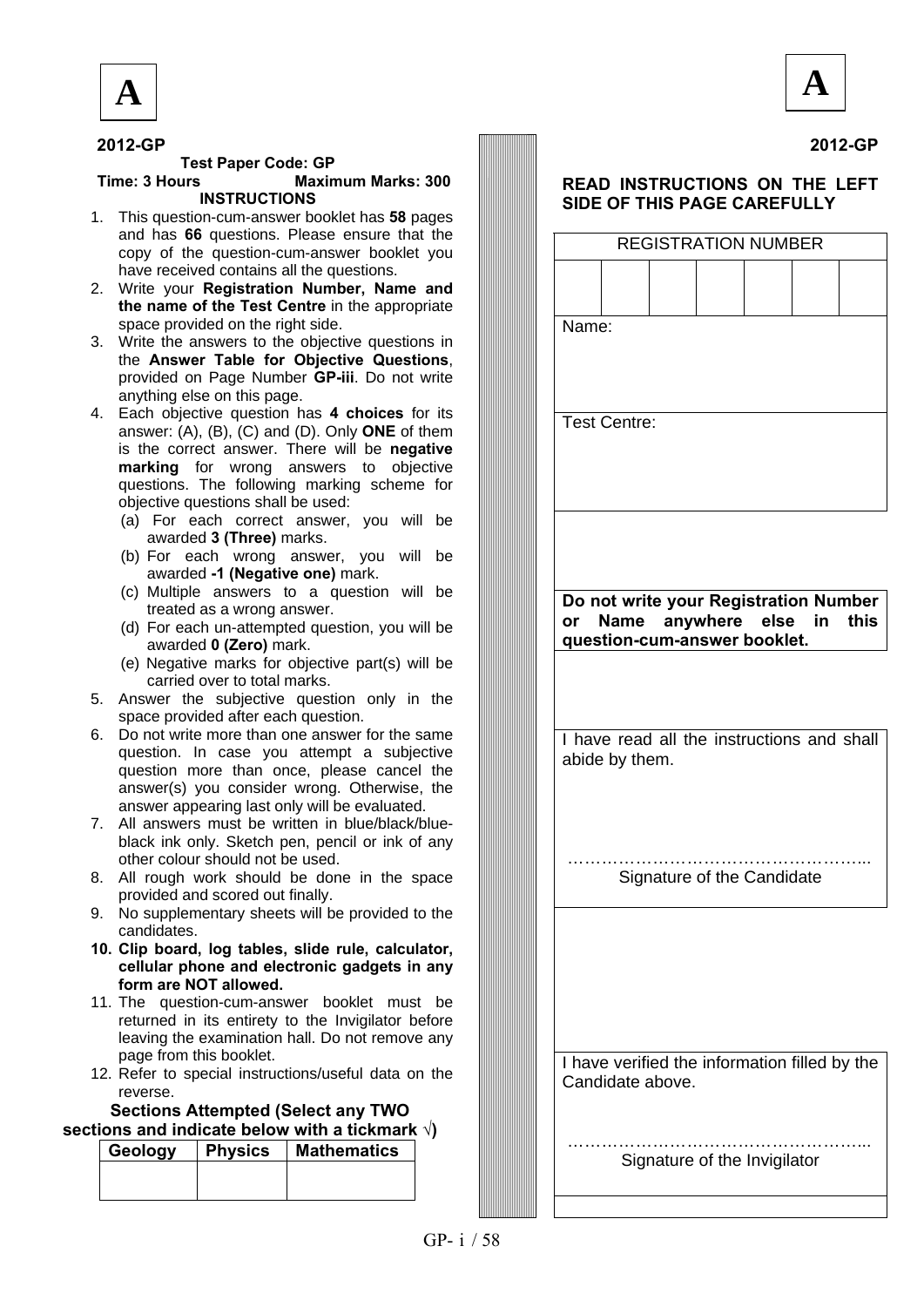# **Special Instructions/ Useful Data**

**A**

- 1.  $\mathbb R$  denotes the set of real numbers.
- 2.  $\mathbb C$  denotes the set of complex numbers.
- 3.  $\mathbb N$  denotes the set of natural numbers.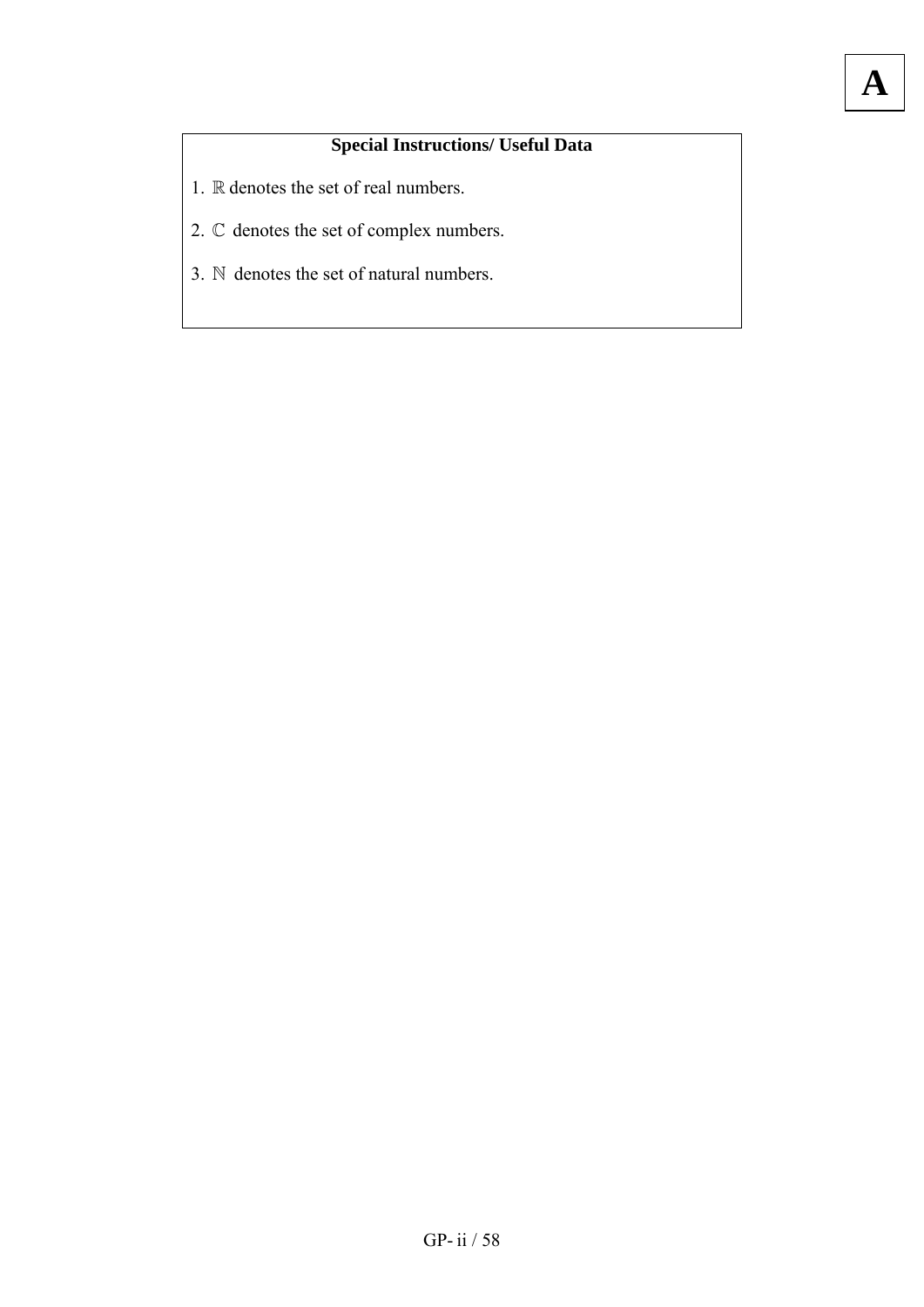## **IMPORTANT NOTE FOR CANDIDATES**

**A**

- **Select any** *TWO* **Sections among the three listed below.**
- **Geology Section Q. Nos. 1-15 (Objective Questions) and Q. Nos. 16-22 (Subjective Questions).**
- **Physics Section : Q. Nos. 23-37 (Objective Questions) and Q. Nos. 38-44 (Subjective Questions).**  • **Mathematics Section :** 
	- **Q. Nos. 45-59 (Objective Questions) and Q. Nos. 60-66 (Subjective Questions).**
- **Attempt objective and subjective questions of the selected** *TWO* **sections.**
- **Indicate which two sections you have attempted in the box on the front page.**
- **Objective questions carry** *three* **marks each and subjective questions carry** *fifteen* **marks each.**
- Write the answers to the objective questions of the selected 2 sections in the *Answer Table for Objective Questions* **provided on page X only.**

## **GEOLOGY SECTION OBJECTIVE QUESTIONS**

- Which one of the following landforms results exclusively from glacial melt waters? Q.1
	- (A) Roches moutonneés
	- (B) Eskers
	- (C) Hanging valleys
	- (D) Cirques

Q.2 Wind-laid dust deposits consisting largely of silt are known as

|  | $(A)$ dunes | (B) playas | (C) pediments | (D) loess |
|--|-------------|------------|---------------|-----------|
|--|-------------|------------|---------------|-----------|

## Q.3 Coarse sediments accumulating at the inner-side of loops of meandering rivers are called

- (A) point bars (B) spits (C) barrier islands (D) bay barriers
- Match the minerals in Group I with their respective polymorphs in Group II. Q.4

| Group I                                              | Group II                                           |
|------------------------------------------------------|----------------------------------------------------|
| P. Sillimanite                                       | 1. Calcite                                         |
| Q. Tridymite                                         | 2. Pyrite                                          |
| R. Aragonite                                         | 3. Kyanite                                         |
| S. Troilite                                          | 4. Crisobalite                                     |
| $(A)$ P-3, Q-4, R-1, S-2<br>$(C)$ P-4, Q-2, R-3, S-1 | $(B)$ P-3, Q-1, R-2, S-4<br>(D) P-1, Q-2, R-4, S-3 |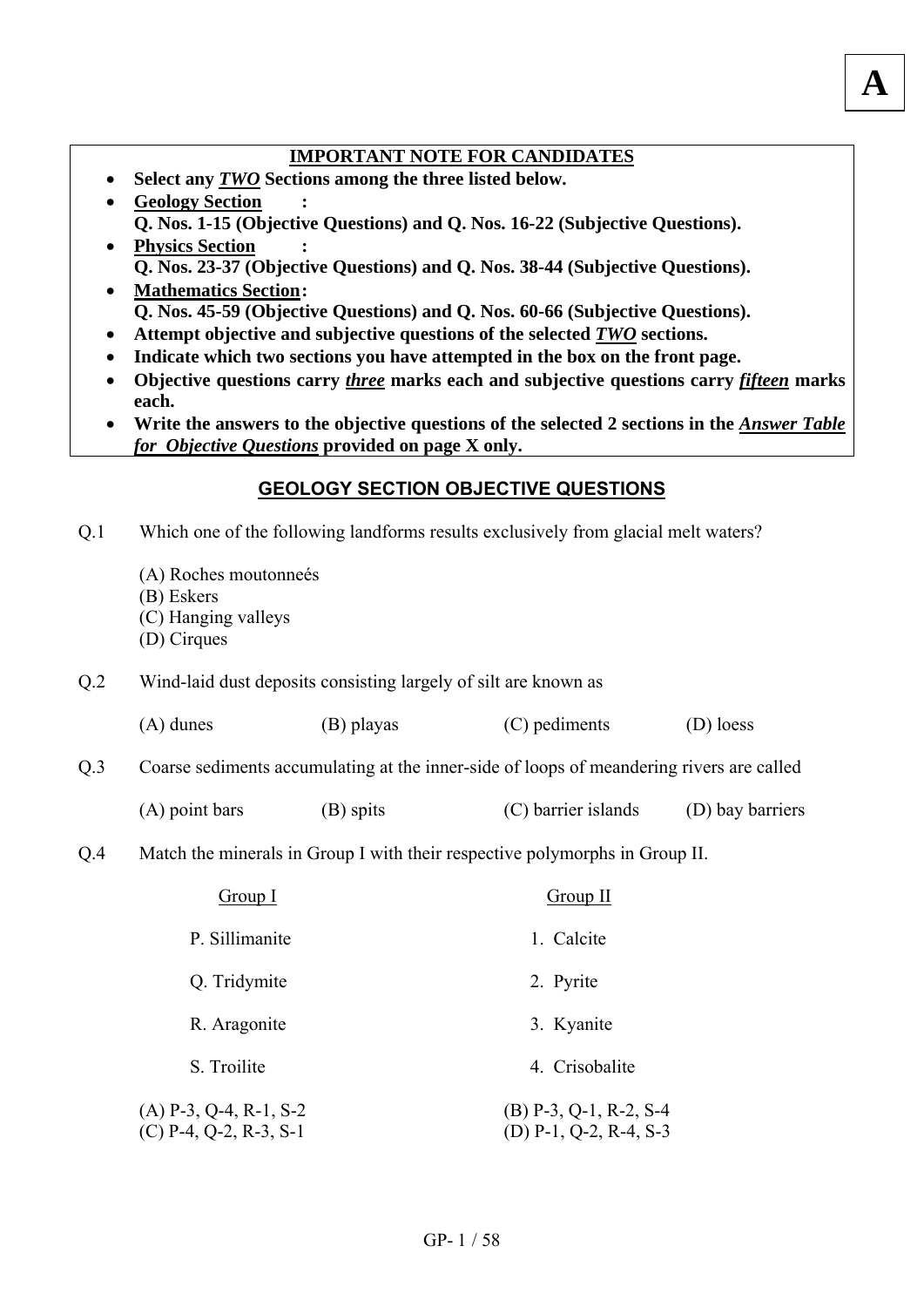Match the geological units in Group I with the appropriate parts of the geological time-scale in Group II. Q.5

| Group I                                              | Group II                                           |
|------------------------------------------------------|----------------------------------------------------|
| P. Siwalik Supergroup                                | Permian-Jurassic                                   |
| Q. Cuddapah Supergroup                               | 2. Cretaceous-Tertiary boundary                    |
| R. Gondwana Supergroup                               | 3. Proterozoic                                     |
| S. Deccan Trap                                       | 4. Miocene-Pleistocene                             |
| $(A)$ P-1, Q-2, R-4, S-3<br>$(C)$ P-4, Q-3, R-2, S-1 | $(B)$ P-2, Q-1, R-3, S-4<br>(D) P-4, Q-3, R-1, S-2 |

Match the time boundaries in Group I with the corresponding ages in Group II. Q.6

| Group I                                              | Group II                                             |
|------------------------------------------------------|------------------------------------------------------|
| P. Archaean-Proterozoic boundary                     | $1. \sim 550$ Ma                                     |
| Q. Cretaceous-Tertiary boundary                      | $2. \sim 66.5$ Ma                                    |
| R. Precambrian-Cambrian boundary                     | $3. \sim 10^4$ Yrs                                   |
| S. Pleistocene-Holocene boundary                     | $4. \sim 2500$ Ma                                    |
| $(A)$ P-4, Q-2, R-1, S-3<br>$(C)$ P-1, Q-2, R-4, S-3 | $(B)$ P-1, Q-2, R-3, S-4<br>$(D)$ P-4, Q-1, R-3, S-2 |

- Diamond-bearing conglomerates are found along the contact between Q.7
	- (A) Bababudan Group and Chitradurga Group
	- (B) Chari Formation and Katrol Formation
	- (C) Rewa Group and Bhander Group
	- (D) Surma Group and Tipam Group
- The Q-A-P-F double triangle in the IUGS classification scheme for the entire range of igneous rocks should be used when the volume of the ultramafic mineral component in the rock is Q.8
	- (A)  $> 90\%$  (B)  $< 90\%$  (C)  $> 66\%$  (D)  $< 66\%$
- A highly porous lithology Q.9
	- (A) always has high permeability
	- (B) always has low permeability
	- (C) may or may not have high permeability
	- (D) always has water inside the pore space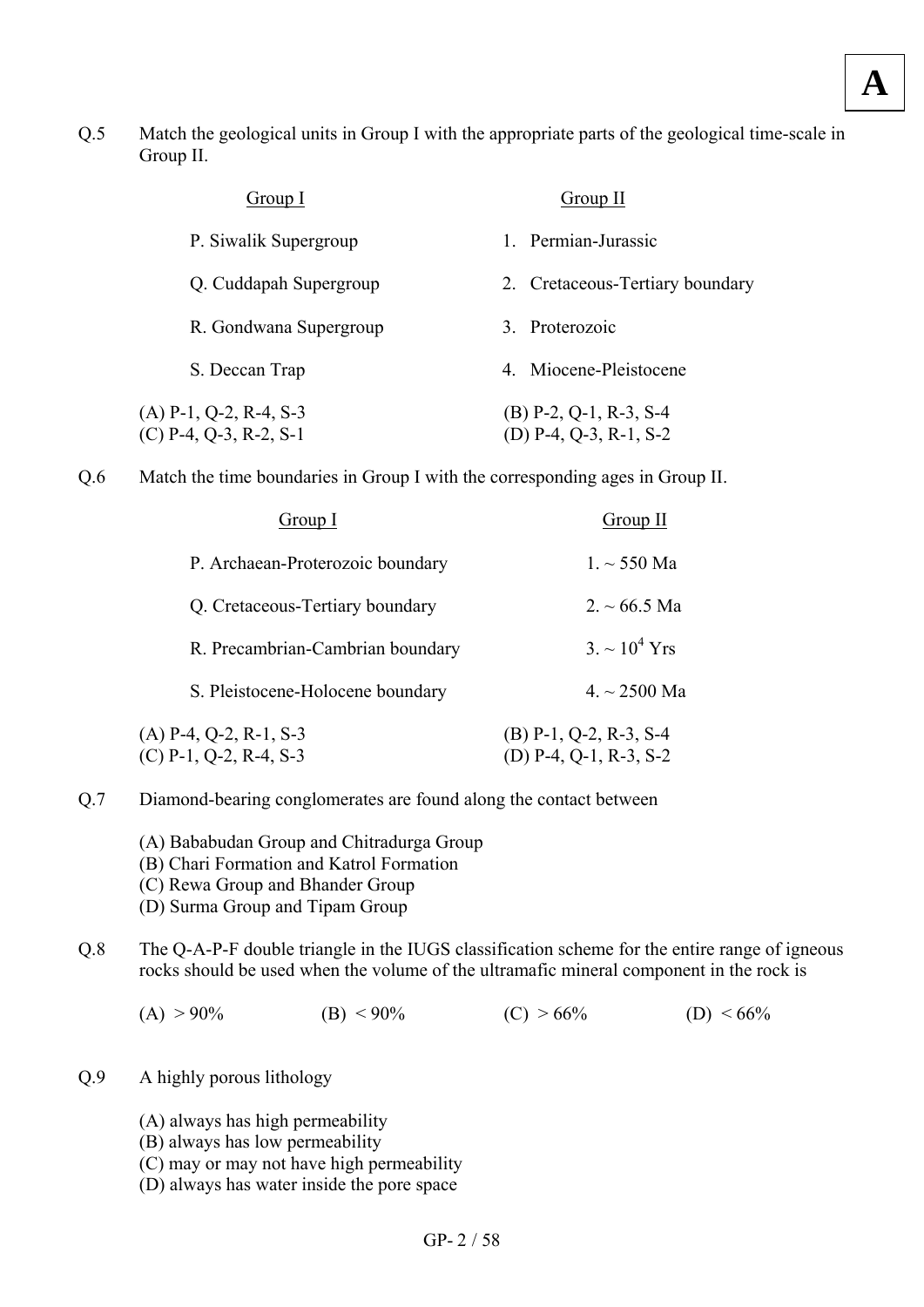| Q.10 |                           |                                                                             | In rocks of which metamorphic facies would you expect to find micro-diamonds?                                                                                                                                                                                 |                                                                                                         |
|------|---------------------------|-----------------------------------------------------------------------------|---------------------------------------------------------------------------------------------------------------------------------------------------------------------------------------------------------------------------------------------------------------|---------------------------------------------------------------------------------------------------------|
|      | (A) amphibolite           | (B) granulite                                                               | (C) greenschist                                                                                                                                                                                                                                               | (D) eclogite                                                                                            |
| Q.11 |                           | In Bombay High, oil mainly occurs in limestone horizons of                  |                                                                                                                                                                                                                                                               | age.                                                                                                    |
|      | (A) Cretaceous            | (B) Palaeocene                                                              | (C) Miocene                                                                                                                                                                                                                                                   | (D) Pliocene                                                                                            |
| Q.12 |                           | homogeneous deformation. What is the length of its minor axis in cm?        |                                                                                                                                                                                                                                                               |                                                                                                         |
|      | $(A)$ 2                   | $(B)$ 4                                                                     | $(C)$ 6                                                                                                                                                                                                                                                       | A circle of 12 cm diameter becomes an ellipse with a major axis of 36 cm after constant area<br>$(D)$ 8 |
| Q.13 |                           | The sense of ductile shear should be interpreted from rock sections cut     |                                                                                                                                                                                                                                                               |                                                                                                         |
|      |                           | (A) parallel to the main foliation and parallel to the stretching lineation | (B) perpendicular to the main foliation and perpendicular to the stretching lineation<br>(C) perpendicular to the stretching lineation and parallel to the main foliation<br>(D) perpendicular to the main foliation and parallel to the stretching lineation |                                                                                                         |
| Q.14 |                           | About 80% of the coal reserves of India are in the                          |                                                                                                                                                                                                                                                               |                                                                                                         |
|      | (A) Godavari valley       | (B) Wardha valley                                                           | (C) Damodar valley                                                                                                                                                                                                                                            | (D) Mahanadi valley                                                                                     |
| Q.15 |                           | In India, Tertiary coal is mainly found in the state of                     |                                                                                                                                                                                                                                                               |                                                                                                         |
|      | (A) Kerala<br>$(C)$ Bihar |                                                                             | (B) Jammu & Kashmir<br>(D) Uttar Pradesh                                                                                                                                                                                                                      |                                                                                                         |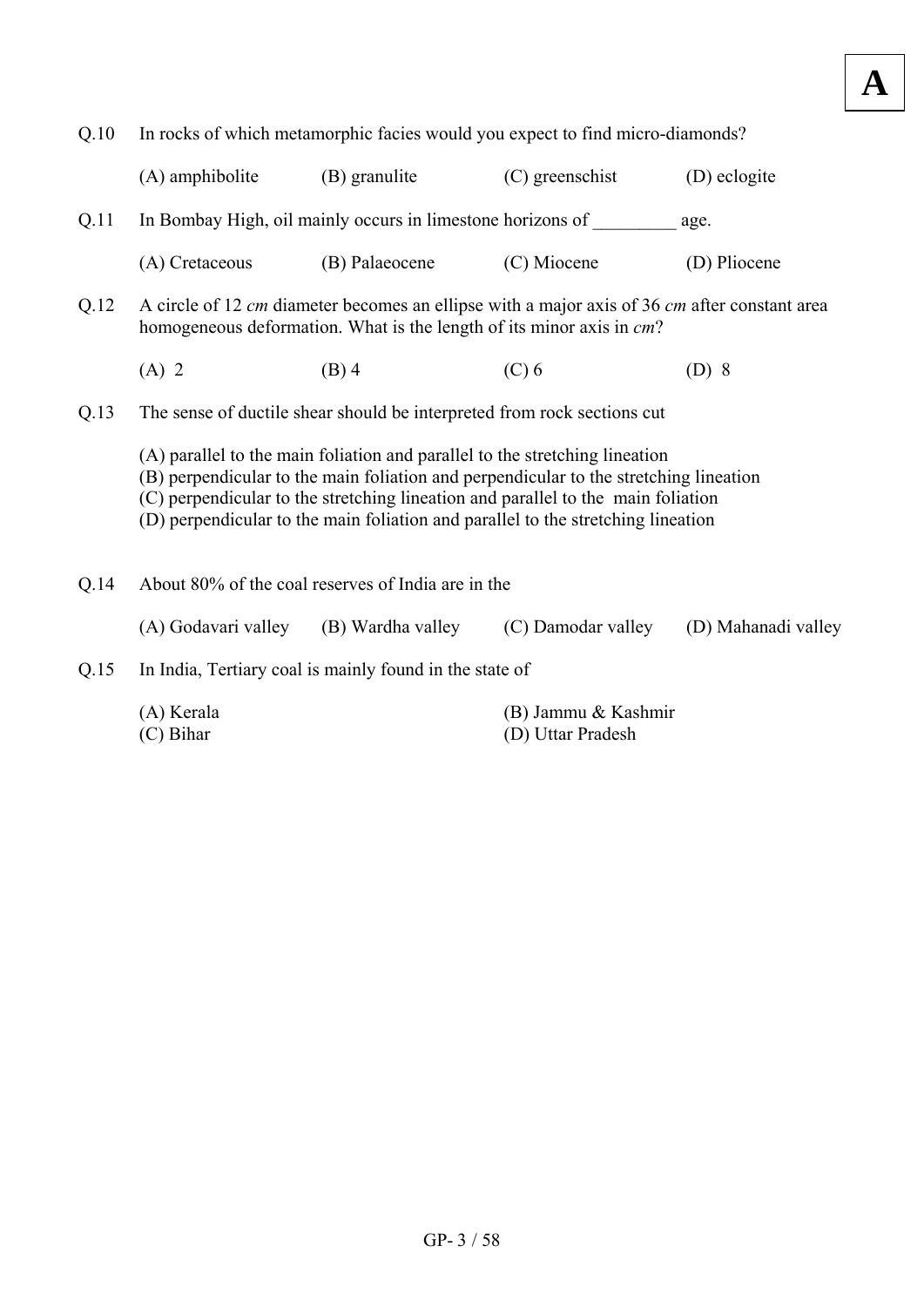### **GEOLOGY SECTION SUBJECTIVE QUESTIONS**

**A**

- Q.16 (a) (i) Define **extension** (*e*), **stretch** (*s*) and **quadratic elongation** (*λ*). (ii) Calculate these parameters for a line that was initially 5 *m* long and has a final length of 10 *m*. (6)
	- (b) (i) The figure below is a plan view of three ductile shear sense indicators. Name each and identify the sense of shear (dextral or sinistral) in each case.



(ii) In the fold arc given in figure A below, mark **one** crest point, **one** trough point and **one** point of inflection. Assume that its dip isogons are parallel to the axial trace. Name the fold according to Ramsay's classification scheme. Where do such folds plot in the given graph of  $t'_{\alpha}$  (ratio of thickness measured at a location on the fold limb to thickness measured at the hinge of the fold) versus  $\alpha$  (limb inclination) in figure B below? How is a *flattened parallel fold* designated in Ramsay's scheme, and in which field would it plot in figure B below?

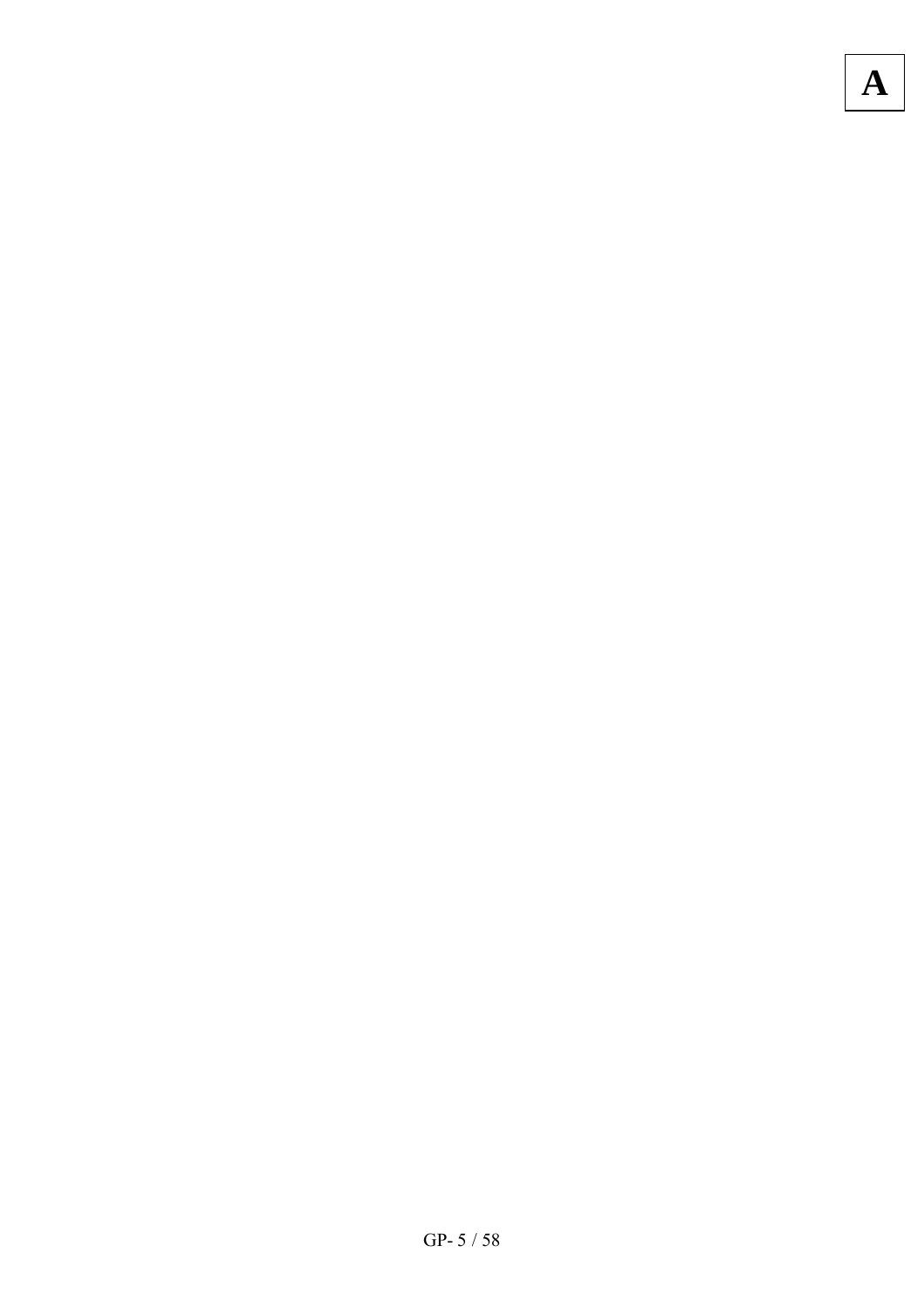Q.17 (a) (i) In the following triangle for the classification of ultramafic rocks, name the rocks **A**, **B** and **C**.



(ii) In the given binary diagram of compounds 'A' and 'B', a solid of composition 'P' is progressively heated. What will be the composition of the first melt formed, and why?



(b) (i) Under what conditions are an arkose and a quartz arenite expected to form? (ii) What is 'dedolomitization'? What causes it? (9)

(6)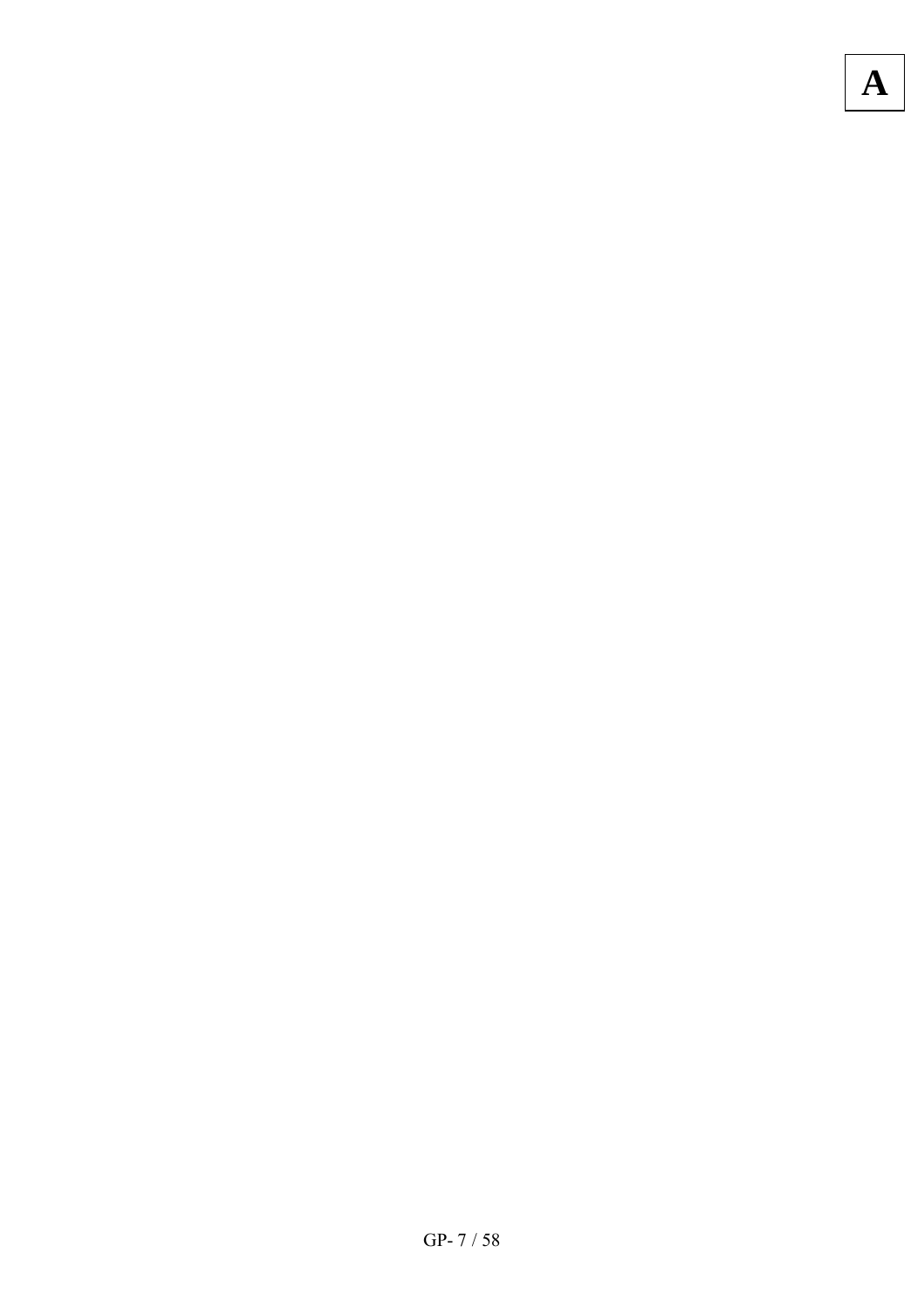- Q.18 (a) (i) What is the 'Principle of Uniformitarianism'? What are its merits and demerits? (ii) What characterizes a litho-unit as a 'Formation'? (9)
	- (b) Arrange the following stratigraphic units in order of decreasing age: (i) Talchir Boulder Beds, Dihing Group, Bhuj Formation, Vaikrita Group, Older Metamorphic Group; (ii) Peninsular Gneissic Complex, Chitradurga Group, Bababudan Group, Sargur Schist (6)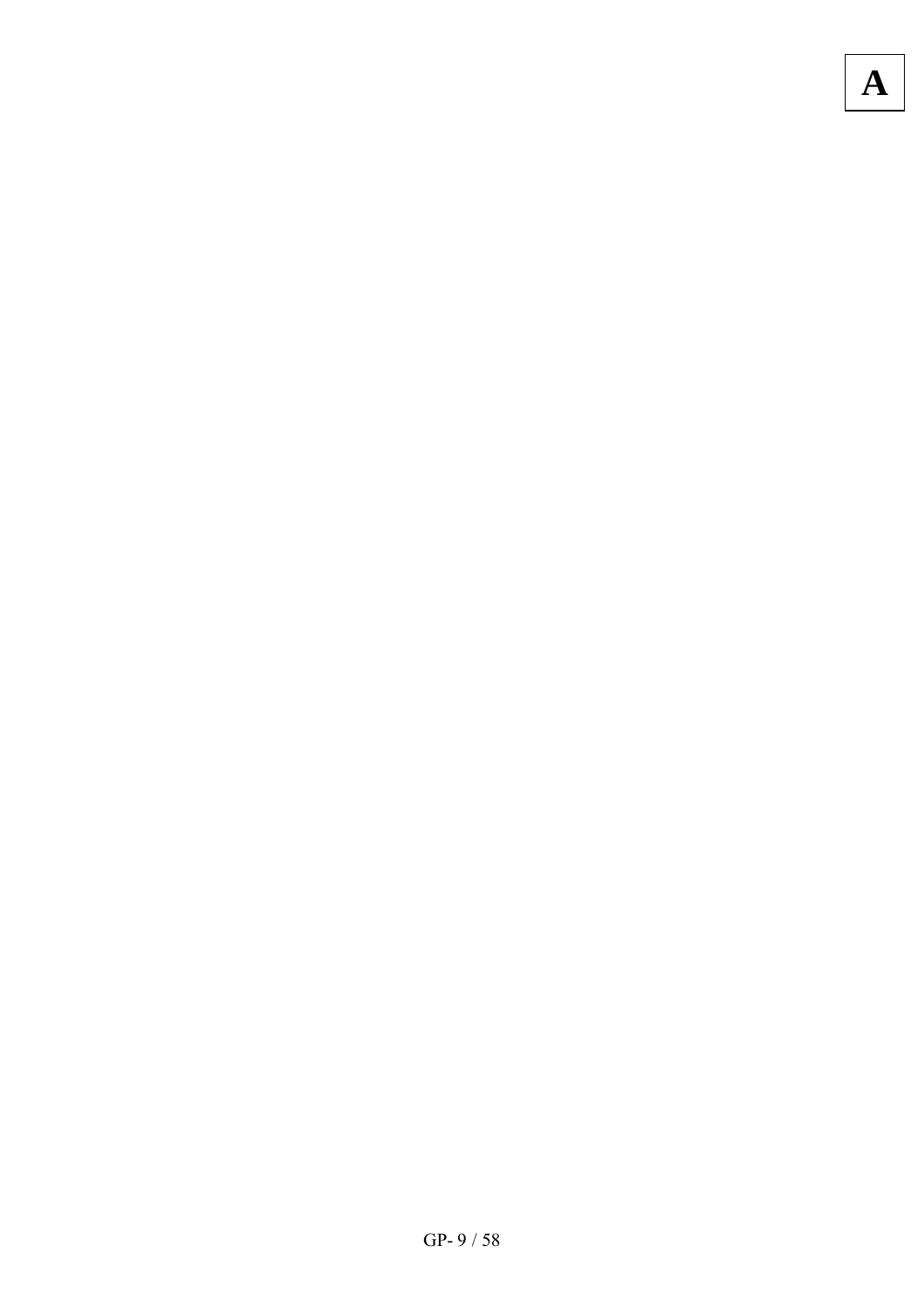- Q. 19 (a) On what physical principle is the concept of isostasy based? Using Pratt's hypothesis, explain why continents are elevated with respect to oceans. (9)
	- (b) The P-wave and S-wave velocities ( $V_p$  and  $V_s$ , respectively) within the Earth are given by the following expressions:

$$
V_p = \sqrt{\frac{K + \frac{4\mu}{3}}{\rho}} \quad \text{and} \quad V_s = \sqrt{\frac{\mu}{\rho}}
$$

Based on the above, explain

- (i) why  $V_p$  and  $V_s$  increase with depth in the same compositional layer;
- (ii) why S-waves do not pass through the outer core. (6)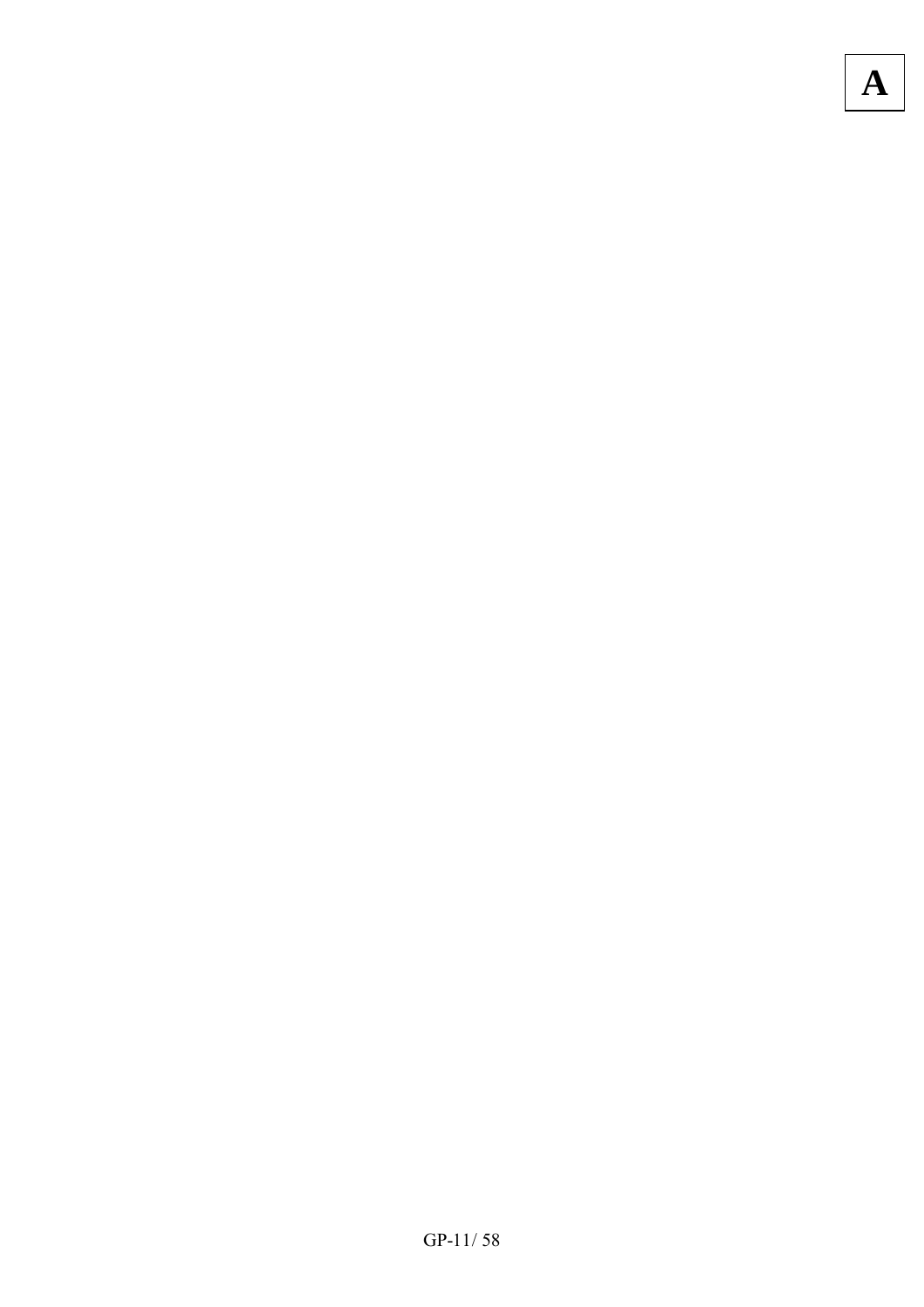Q.20 (a) The reaction sets given below have relevance for the genesis of a particular category of copper deposits.

| <b>Set-A:</b> $2FeS_2 + 15O + 8H_2O + CO_2$<br>$2CuFeS2 + 17O + 6H2O + CO2$      | $=$        | $2Fe(OH)_{3} + 4H_{2}SO_{4} + H_{2}CO_{3}$<br>$2Fe(OH)_{3} + 2CuSO_{4} + H_{2}CO_{3}$ |
|----------------------------------------------------------------------------------|------------|---------------------------------------------------------------------------------------|
| <b>Set-B:</b> $PbS + CuSO4$<br>$5FeS_2 + 14 CuSO_4 + 12H_2O$<br>$CuFeS2 + CuSO4$ | $=$<br>$=$ | $CuS + PbSO4$<br>$7Cu_2S + 5FeSO_4 + 12 H_2SO_4$<br>$2CuS + FeSO4$                    |

(i) What is the role of the reactions in Set-A for the formation and exploration of these copper deposits? (ii) What is the importance of the reactions in Set-B for the generation of these copper deposits? (9)

(b) Which geophysical methods are best suited for the exploration of economic deposits of (i) chromite and (ii) magnetite, and why?  $(6)$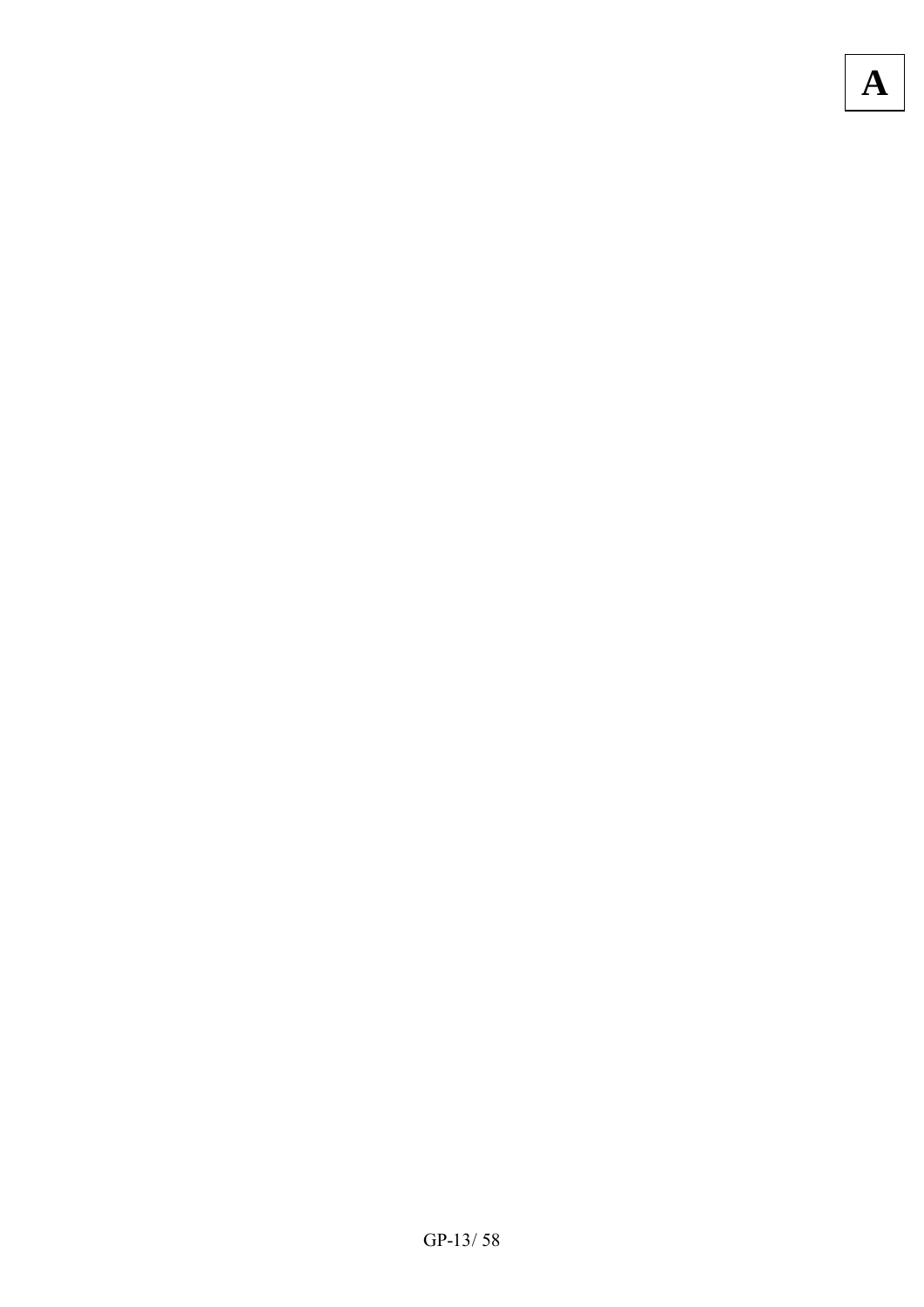Q.21 (a)



The above figure is a plan view showing a segment of the boundary zone between two plates. The arrows represent the velocity of movement across parts of the boundary. BE and FI are fault scarps that apparently displace the segments AC, DG and HJ.

What type of plate boundary is represented by the segments AC, DG and HJ, and why? What *other* type of motion occurs along the plate boundary in this figure, and in which segments? Which parts of the fault scarps BE and FI experience no earthquakes and why? (9)



The figure above is a cross-section through a subduction zone, with the plate to the left subducting below the plate to the right. In which zones (A, B or C) are the trench and volcanic arc located? Which of these zones would be characterized by the highest and the lowest heat flow, and why? (6)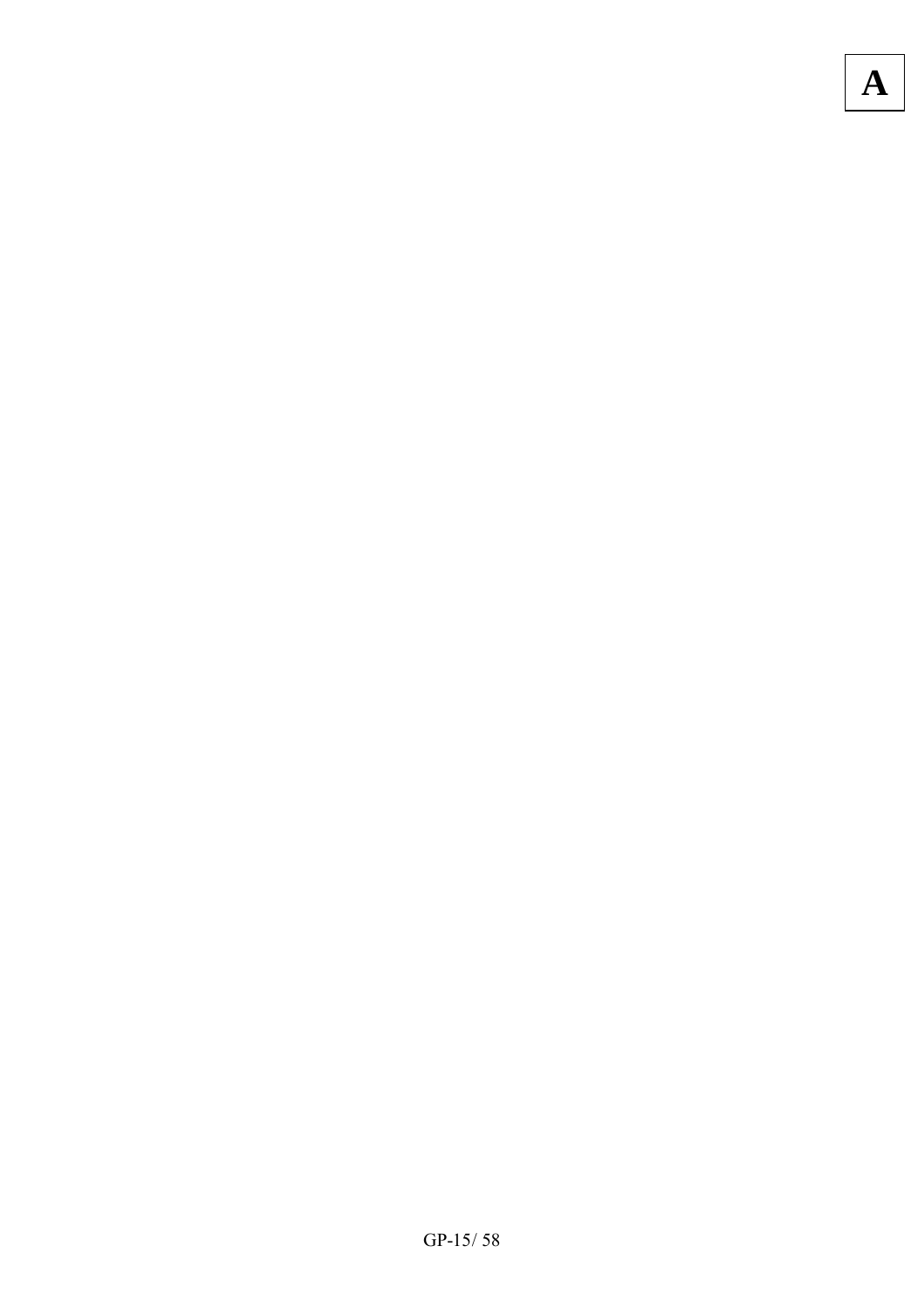- Q.22 (a) Minerals **A**, **B** and **C** are all anhydrous silicates composed of Na, Al, Si and O. **A** and **C** are framework silicates, while **B** is a chain silicate. **A** is triclinic, **B** is monoclinic and **C** is hexagonal. (i) Identify **A**, **B** and **C** and write their chemical formulae. (ii) Write down a set of optical properties by which **A**, **B** and **C** can be distinguished  $\sin \theta$  thin section. (9)
	- (b) (i) Give 3 ways in which the form {100} in the isometric system differs from the form {100} in the tetragonal system. (ii) How does the position of aluminium in the crystal structure of grossular garnet  $(Ca_3A_2Si_3O_{12})$  differ from that in the crystal structure of anorthite  $(CaAl_2Si_2O_8)$ ? (6)

 $GP-16/58$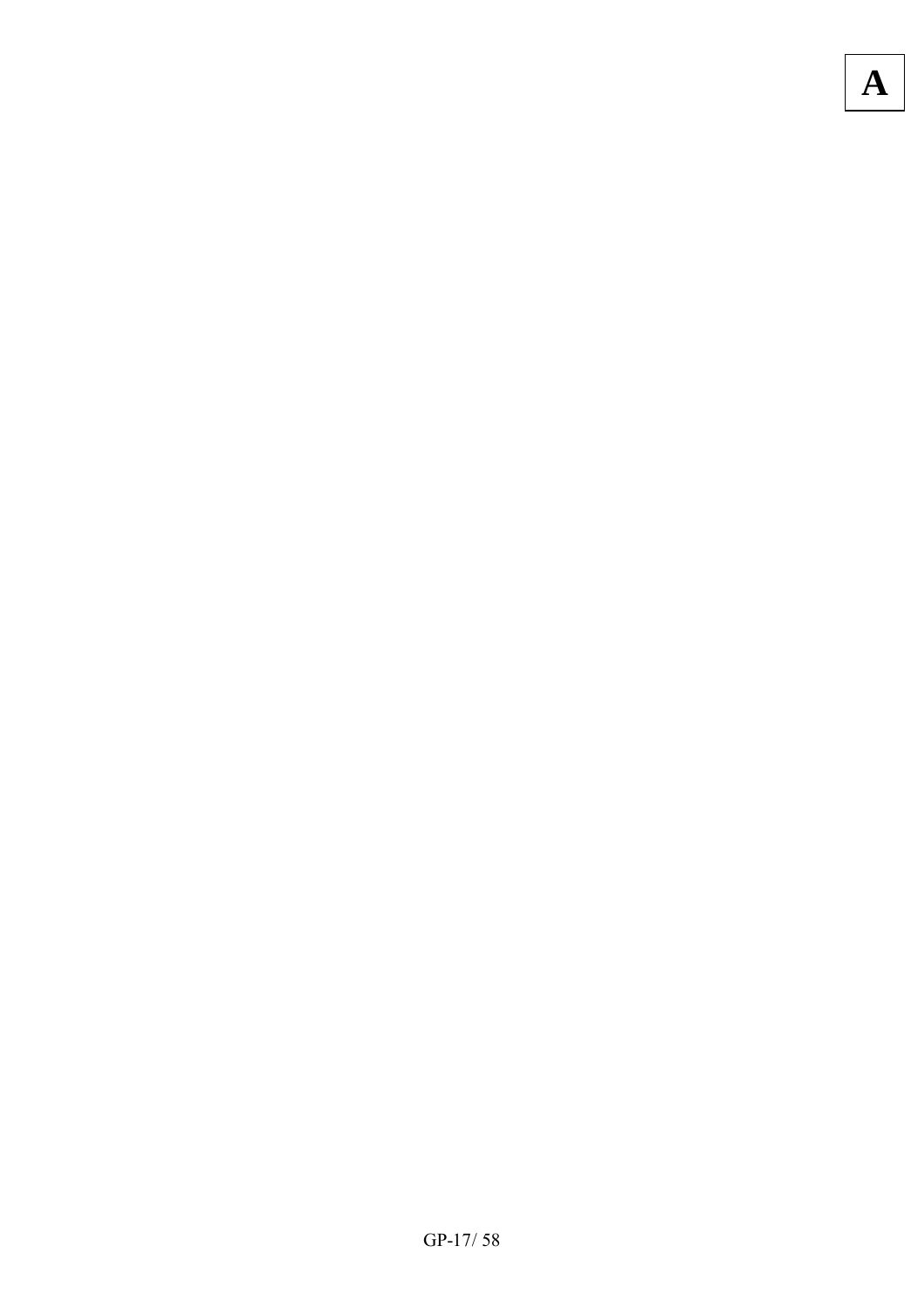## **PHYSICS SECTION OBJECTIVE QUESTIONS**

**A**

- The surface of a metal is illuminated alternately with light waves of energies  $E_1 = 4.0$  *eV* and  $E_2 = 2.5$  *eV*. The ratio of maximum velocities of the photoelectrons emitted in two cases is 2.0. The work function  $W$  of the metal in  $eV$  is Q.23
	- (A)  $0.5$  (B)  $1.5$  (C)  $2.0$  (D)  $2.5$
- A satellite moves in an elliptical orbit around the earth. The minimum and the maximum distances of the satellite from the surface of the earth are  $6.3 \times 10^5$  m and  $3.63 \times 10^6$  m, respectively. The radius of the earth is  $6.37 \times 10^6$  m. The ratio of speed of the satellite at apogee to its speed at perigee is Q.24
	- (A) 0.3 (B) 0.35 (C) 0.6 (D) 0.7
- The dispersion relation for surface waves propagating in a fluid is given as:  $\omega^2 = \alpha k + \beta k^3$ , where  $\alpha$  and  $\beta$  are constants with appropriate units. The phase velocity  $V_p$  becomes equal to the group velocity  $V_g$  at  $k = k_0$ . The value of  $k_0$  is Q.25
	- (A)  $\sqrt{\alpha/2\beta}$  (B)  $\sqrt{2\alpha/\beta}$  (C)  $\sqrt{\alpha/\beta}$  (D)  $\sqrt{3\alpha/\beta}$
- Q.26 The degree of polarization  $P = (I_{\text{max}} I_{\text{min}})/(I_{\text{max}} + I_{\text{min}})$  of a mixture of unpolarized light and linearly polarized light is  $0.2$ . The ratio of intensity  $I_n$  of the polarized component and the intensity  $I_u$  of the unpolarized component of this light is

$$
(A) 0.55 \t\t (B) 0.5 \t\t (C) 0.3 \t\t (D) 0.25
$$

The circuit given below contains three identical resistors with resistance *R*, two identical inductors with inductance L and an ideal battery with emf  $\varepsilon$ . If  $i_1$  and  $i_2$  are values of the battery current just after the switch is closed and long after the switch is closed respectively, the ratio  $i_1/i_2$  is Q.27



| $(A)$ 1/3 | $(B)$ 2/3 | $(C)$ 2 | $(D)$ 3 |
|-----------|-----------|---------|---------|
|-----------|-----------|---------|---------|

#### $GP-18/58$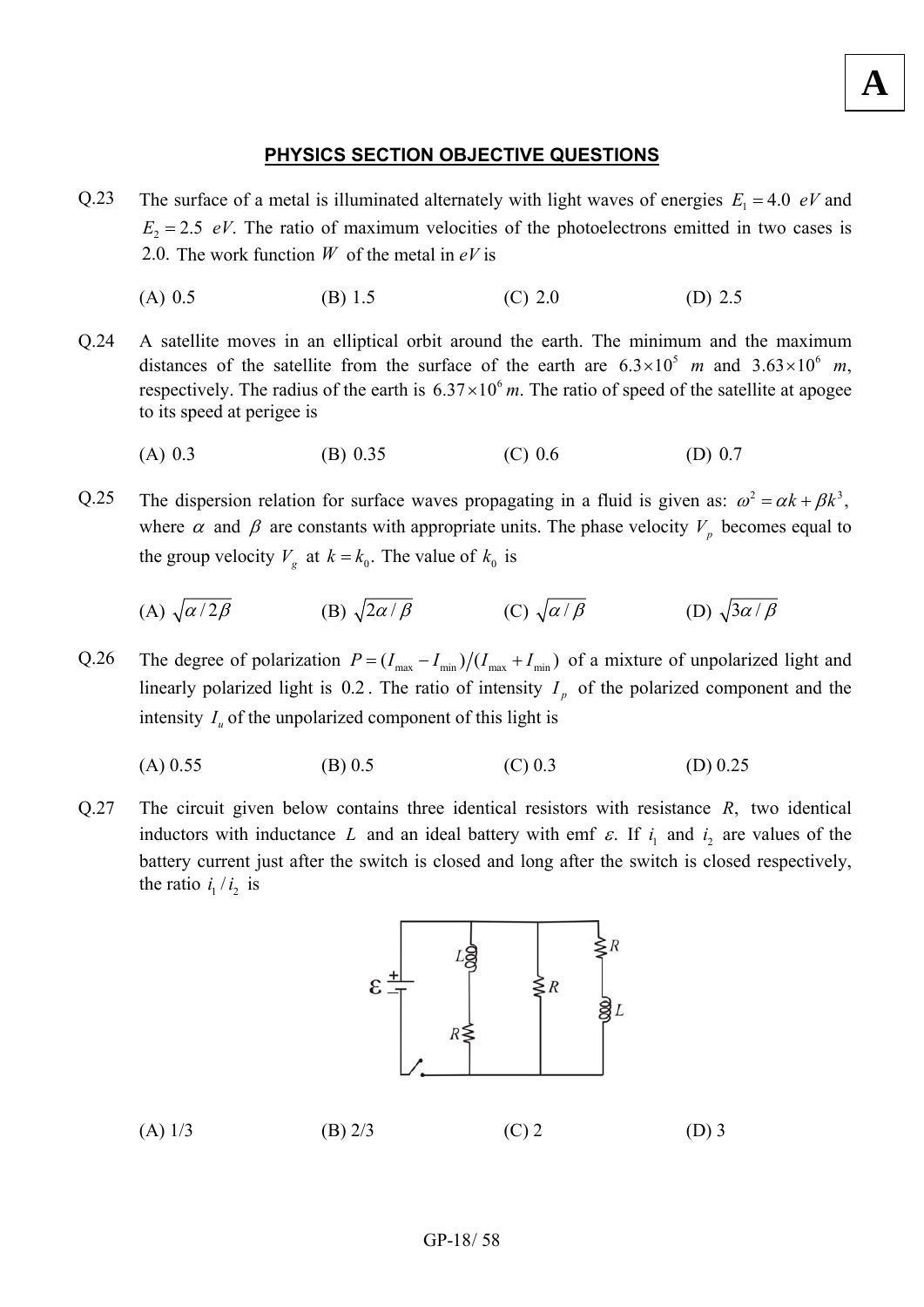- Q.28 A photon ionizes a hydrogen atom which is in the ground state. The liberated electron recombines with a proton to form another hydrogen atom in the first excited state, and emits a new photon of energy 27 *eV*. The energy of the hydrogen atom in the n<sup>th</sup> energy state is given as  $E_n = -13.6 / n^2 eV$ . The energy in *eV* of the original photon is
	- (A) 33.8 (B) 18.6 (C) 23.6 (D) 37.2
- O.29 Some oxygen molecules are enclosed in a container at pressure  $P$  and temperature  $T$  such that their mean free path is 0.03 *m* and r.m.s. speed is 483 *m/sec*. The time interval in *sec*, during which half the molecules are unscattered, is
	- (A)  $43 \times 10^{-6}$  (B)  $34 \times 10^{-6}$  (C)  $86 \times 10^{-6}$  (D)  $22 \times 10^{-6}$
- The density  $\rho$  and the molar mass *M* of a *bivalent* sample of volume  $V = 4 \times 10^{-6}$   $m^3$  are  $1.7 \times 10^3$  *kg/m*<sup>3</sup> and 24.0×10<sup>-3</sup> *kg/mole*, respectively. Avogadro's number,  $N_A = 6.0 \times 10^{23}$ / *mol*. The number of conduction electrons in the sample is Q.30
	- (A)  $8.5 \times 10^{22}$  (B)  $1.7 \times 10^{23}$  (C)  $3.4 \times 10^{23}$  (D)  $4.2 \times 10^{22}$
- A diffraction grating of length  $2.5 \times 10^{-2}$  *m* is illuminated by a light with two wavelengths 5997 *Å* and 6003 *Å*. The maximum size of the grating element *d* (in  $\mu$ *m*) required to resolve the two wavelengths in the first order is Q.31
	- (A) 50 (B) 25 (C) 75 (D) 100
- The temperature in *K* at which Oxygen molecules have the same r.m.s. speed as that of Helium atoms at 300 *K* is Q.32
	- (A) 2100 (B) 2400 (C) 1225 (D) 1873
- A light beam from a laser pointer, on normal incidence, creates a circular spot of diameter  $2 \times 10^{-3}$  *m* on a perfectly reflecting surface. If the radiation pressure *P* on the surface due to totally reflected beam is  $(2/3) \times 10^{-5}$  *N/m<sup>2</sup>*, the time averaged power of the laser beam (in *mW* ) is Q.33
	- (A)  $4\pi$  (B)  $\pi/2$  (C)  $2\pi$  (D)  $\pi$
- A train is travelling on straight rails with a speed of 49 *m/sec*. Its whistle emits a sound at frequency 480 Hz. A car is moving with a speed of 28 *m/sec* on a nearby road parallel to the rails in the opposite direction. The velocity of sound in air is 343 *m/sec*. The difference in frequencies (in *Hz*) heard by the car driver when the car approaches the train and the car moves away from the train is Q.34
	- (A) 110 (B) 220 (C) 330 (D) 440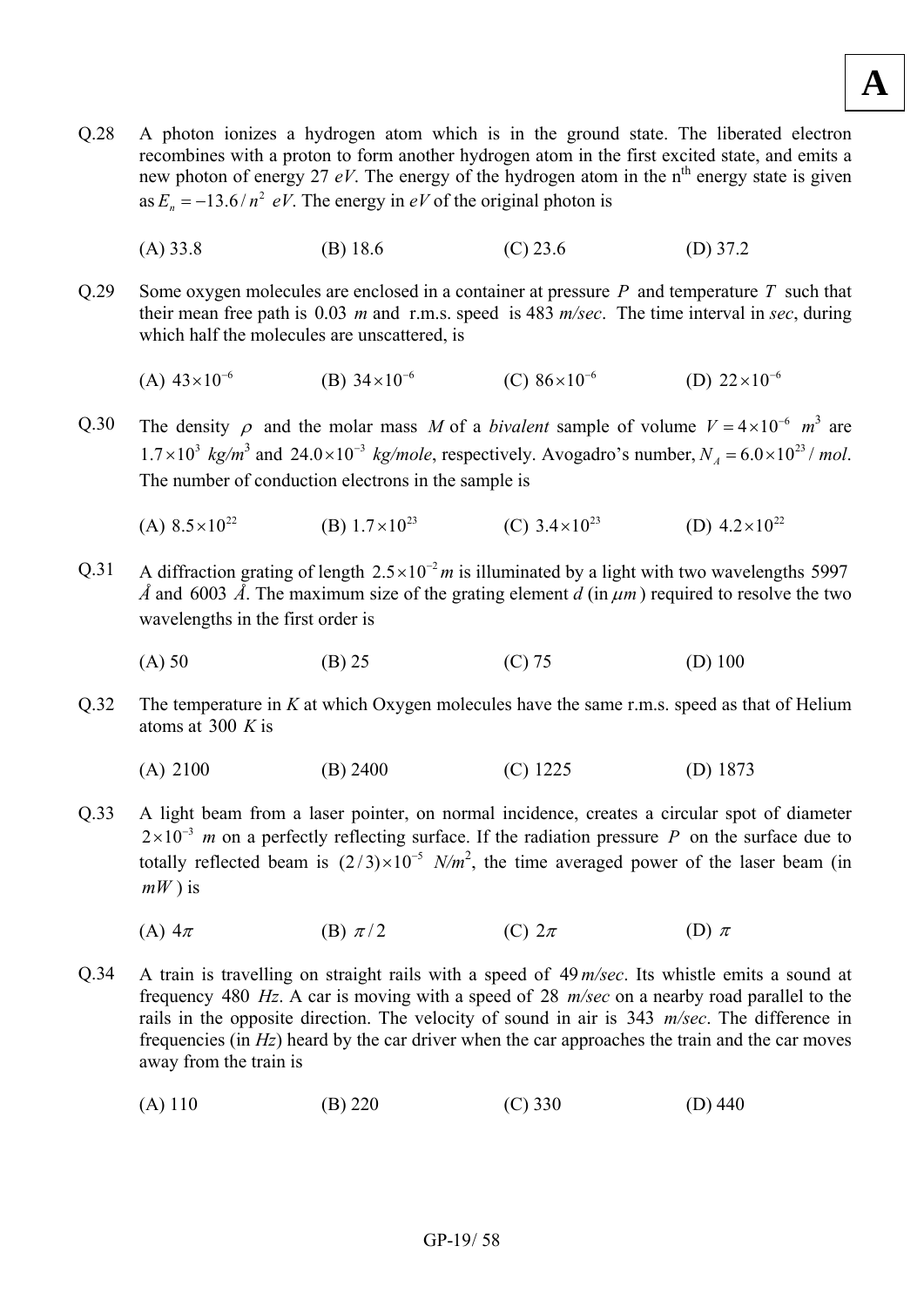Q.35 The Zener diode, as shown in the figure below, has Zener voltage  $V_z = 15$  *V* and power rating of 0.5 *W*. If  $V_s = 40$  *V*, the minimum value of  $R_s$  in  $\Omega$  that prevents the Zener diode from being destroyed is





The electric field of an electromagnetic wave is  $\vec{E}(\vec{r}, t) = \sqrt{2}E_0 \hat{z} \cos(x - y - \omega t)$ . If c stands for the velocity of the wave, the magnetic field  $\vec{B}(\vec{r},t)$  is Q.36

(A) 
$$
\vec{B}(\vec{r},t) = -\frac{1}{c\sqrt{2}}(\hat{x} + \hat{y})E_0 \cos(x - y - \omega t)
$$
  
\n(B)  $\vec{B}(\vec{r},t) = \frac{1}{c}(\hat{x} - \hat{y})E_0 \cos(x - y - \omega t)$   
\n(C)  $\vec{B}(\vec{r},t) = -\frac{1}{c}(\hat{x} + \hat{y})E_0 \cos(x - y - \omega t)$   
\n(D)  $\vec{B}(\vec{r},t) = \frac{1}{c\sqrt{2}}(\hat{x} - \hat{y})E_0 \cos(x - y - \omega t)$ 

Q.37 X-rays are diffracted from a set of planes with Miller indices (111) in a NaCl crystal at Bragg angle of 30°. If the lattice constant of the crystal is 5.65  $\AA$ , the wavelength  $\lambda$  of the X-rays is

(A) 3.25 
$$
\hat{A}
$$
 \t\t (B) 1.26  $\hat{A}$  \t\t (C) 6.23  $\hat{A}$  \t\t (D) 2.62  $\hat{A}$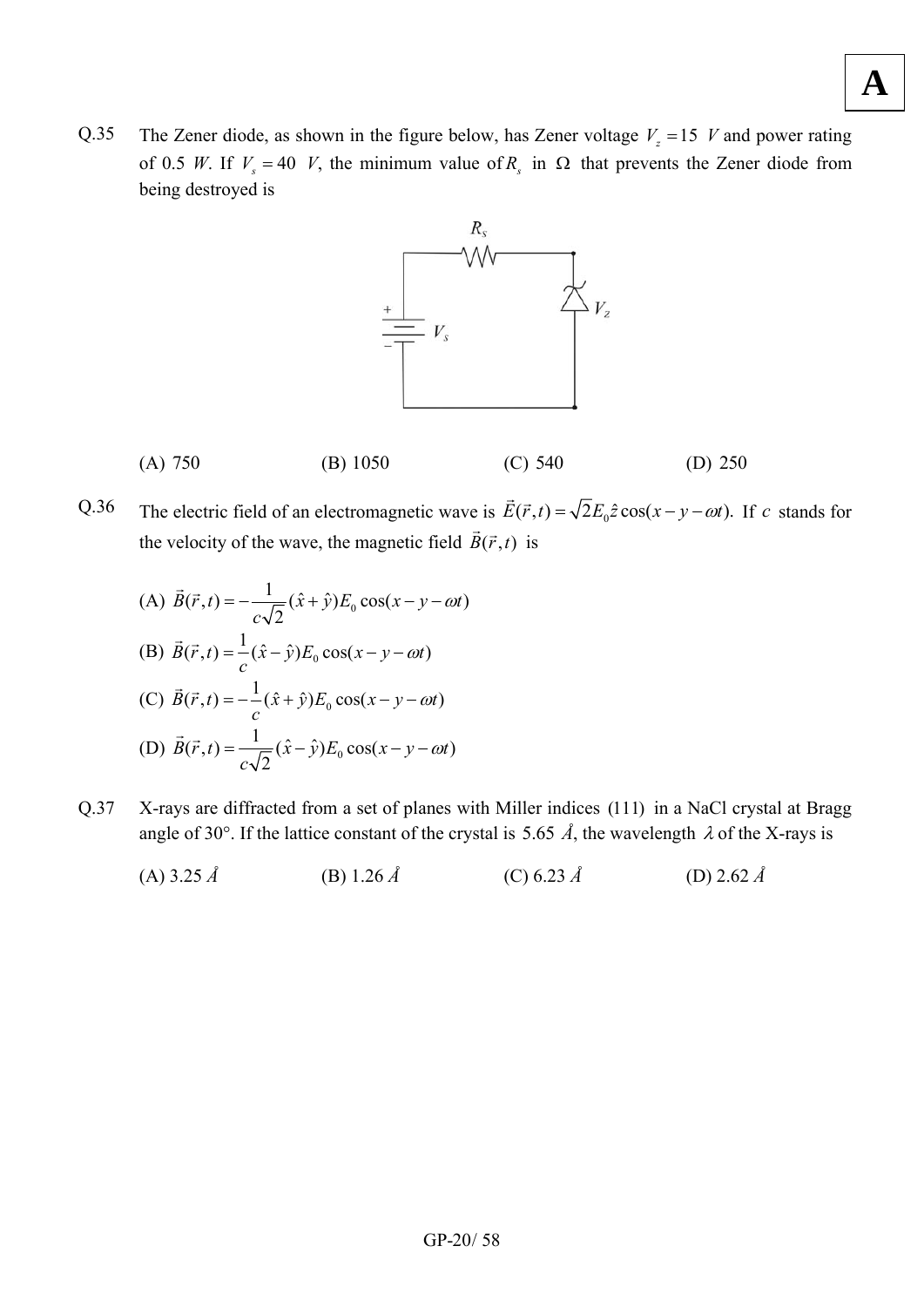Space for rough work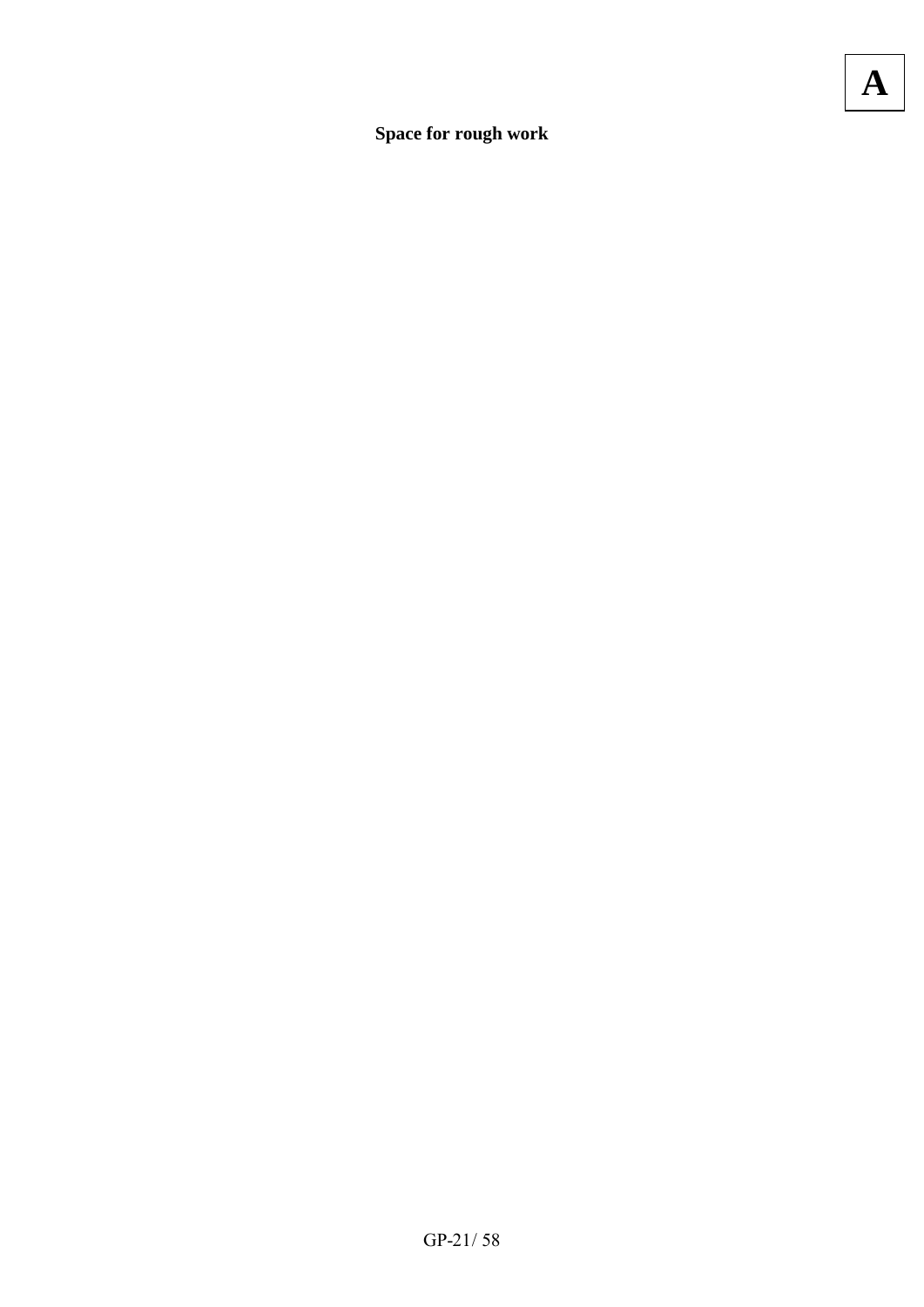## **PHYSICS SECTION SUBJECTIVE QUESTIONS**

Q.38 (a) A uniform rectangular plate of length  $3a$  and width  $a$  has mass  $M$ . Ignoring gravity, determine the magnitude and direction of the torque  $\vec{\tau}$  required to rotate the plate with uniform angular velocity  $\Omega$  in counter clock-wise direction about the diagonal shown below.



**A**

(b) A smaller rectangular plate of length  $3a/2$  and width  $a/2$  is now cut from the plate A smaller rectangular plate of length  $5a/2$  and width  $a/2$  is now cut from the plate shown above. Find the torque  $\vec{\tau}'$  to rotate the new plate along the diagonal with the same angular velocity  $\vec{\Omega}$ . .  $(6)$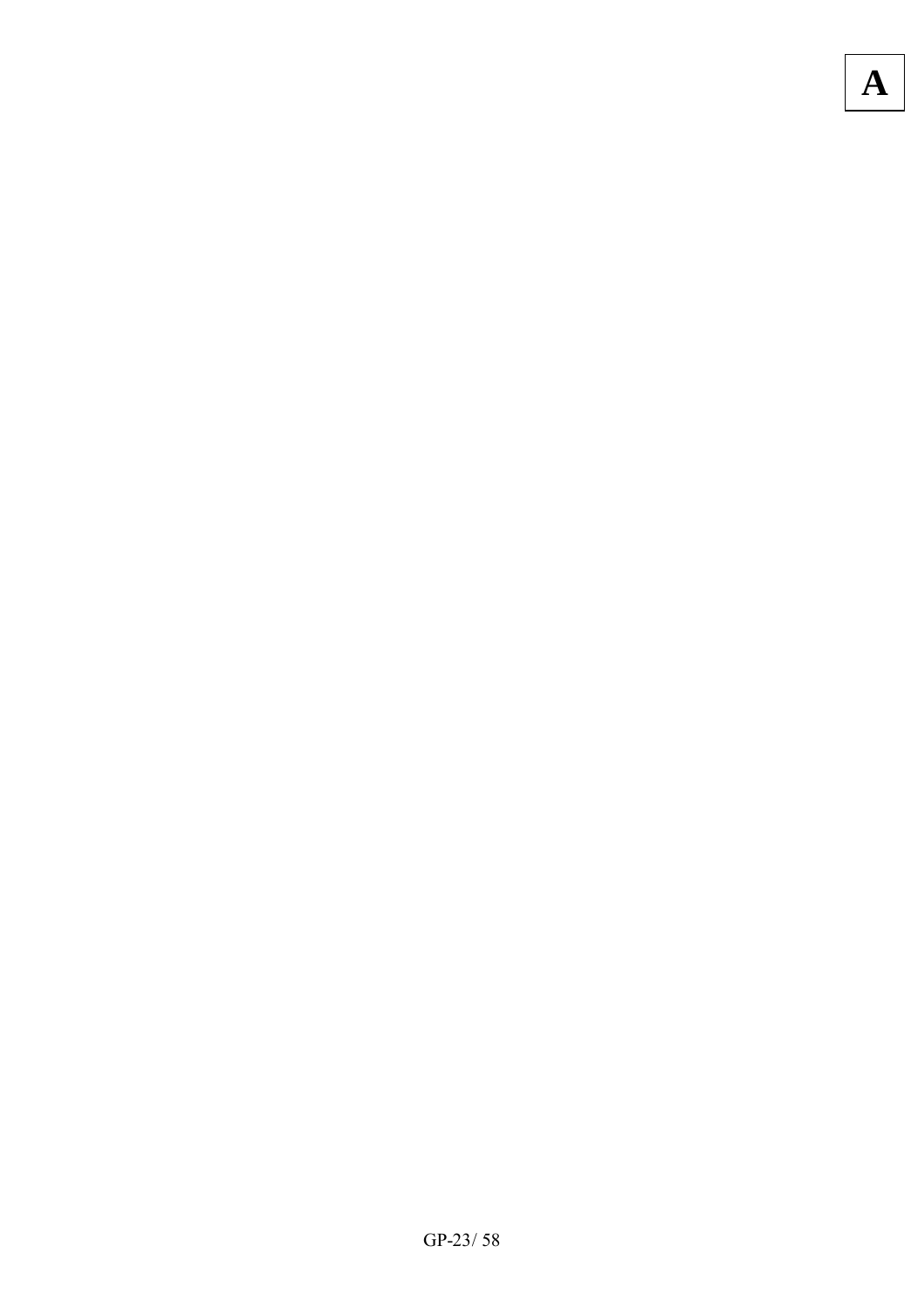- Q.39 The stream function  $\Psi(x, y)$  of a two-dimensional flow is given by  $\Psi(x, y) = 7x^2 by^2$ .
	- (a) Find the value of  $b$  for which the flow field is irrotational. Determine the velocity potential  $\Theta(x, y)$  corresponding to the irrotational flow. (9)
	- (b) Show that lines of constant  $\Psi(x, y)$  are orthogonal to lines of constant  $\Theta(x, y)$ . (6)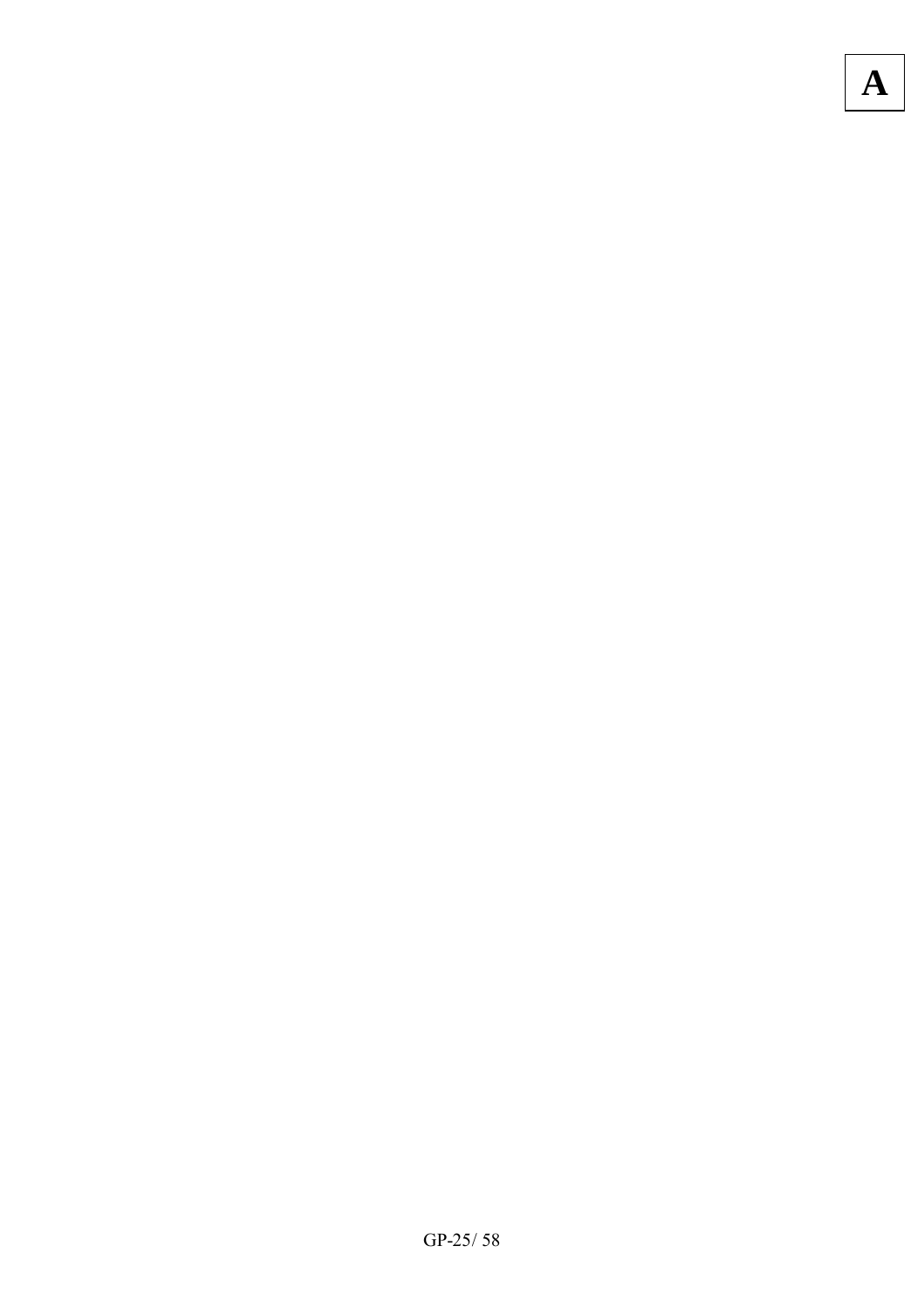- Q.40 The motion of a one-dimensional damped oscillator is described by the differential equation:  $\ddot{x} + 2\beta \dot{x} + \omega_0^2 x = 0$ , where  $\omega_0$  is the natural angular frequency of the oscillator and  $\beta$  is the damping parameter. The oscillator is given an initial velocity  $V_0$  at time  $t=0$ .
	- (a) Find an expression for the displacement  $x(t)$  of the oscillator. (6)
	- (b) If  $V_0 = 0.13 \, \text{m/sec}, \, \omega_0 = 13 \, \text{sec}^{-1}$  and  $\beta = 5 \, \text{sec}^{-1}$ , (i) find the value of the 'amplitude'  $A_0$  of the damped oscillatory motion at  $t = 0$ , (ii) calculate the time  $t_1$  at which the displacement first reaches its maximum  $X_1$ , (iii) compute the maximum displacement  $X_1$ . [Use data:  $\tan^{-1}(2.4) \approx 1.176$ ,  $e^{-0.49} \approx 0.613$  and  $\sin(1.176) \approx 0.923$ ]

(9)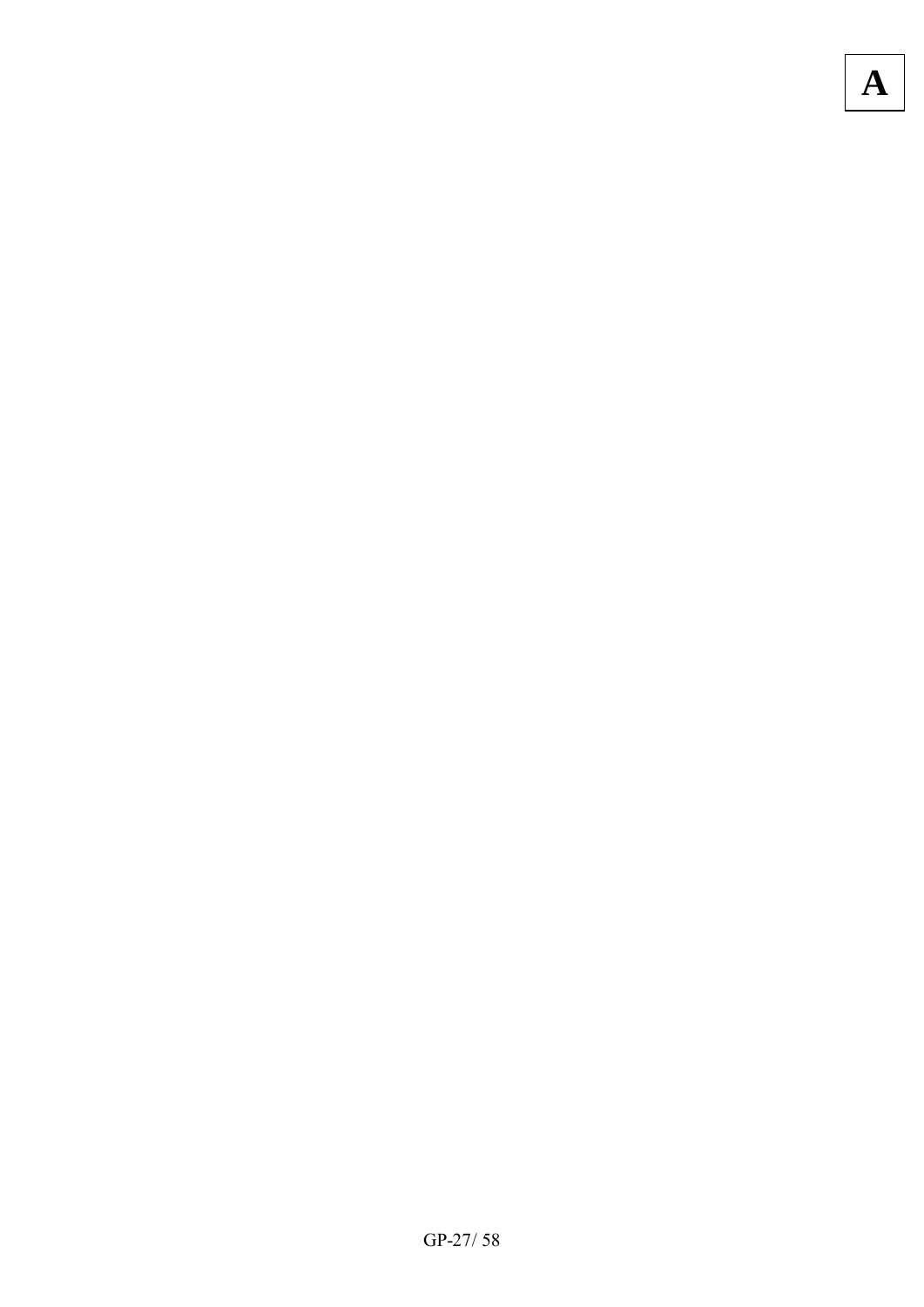- Q.41 The convex surface of a plano-convex lens of glass with radius of curvature  $R = 0.5$  m is placed on a flat glass plate, and illuminated from above with a monochromatic light of wavelength  $\lambda$ . The radius of the 30<sup>th</sup> dark, after the central spot, in the reflected light is *r*. Watching this ring, the lens is moved vertically upward by a distance  $h = 5 \times 10^{-6}$  m. The new radius  $r'$  of the ring is  $10^{-3}$  *m* smaller than the old radius *r*. (a) Determine both the radii  $r$  and  $r'$ . (9)
	-

(b) Compute the wavelength  $\lambda$  of the light used to form the rings. (6)